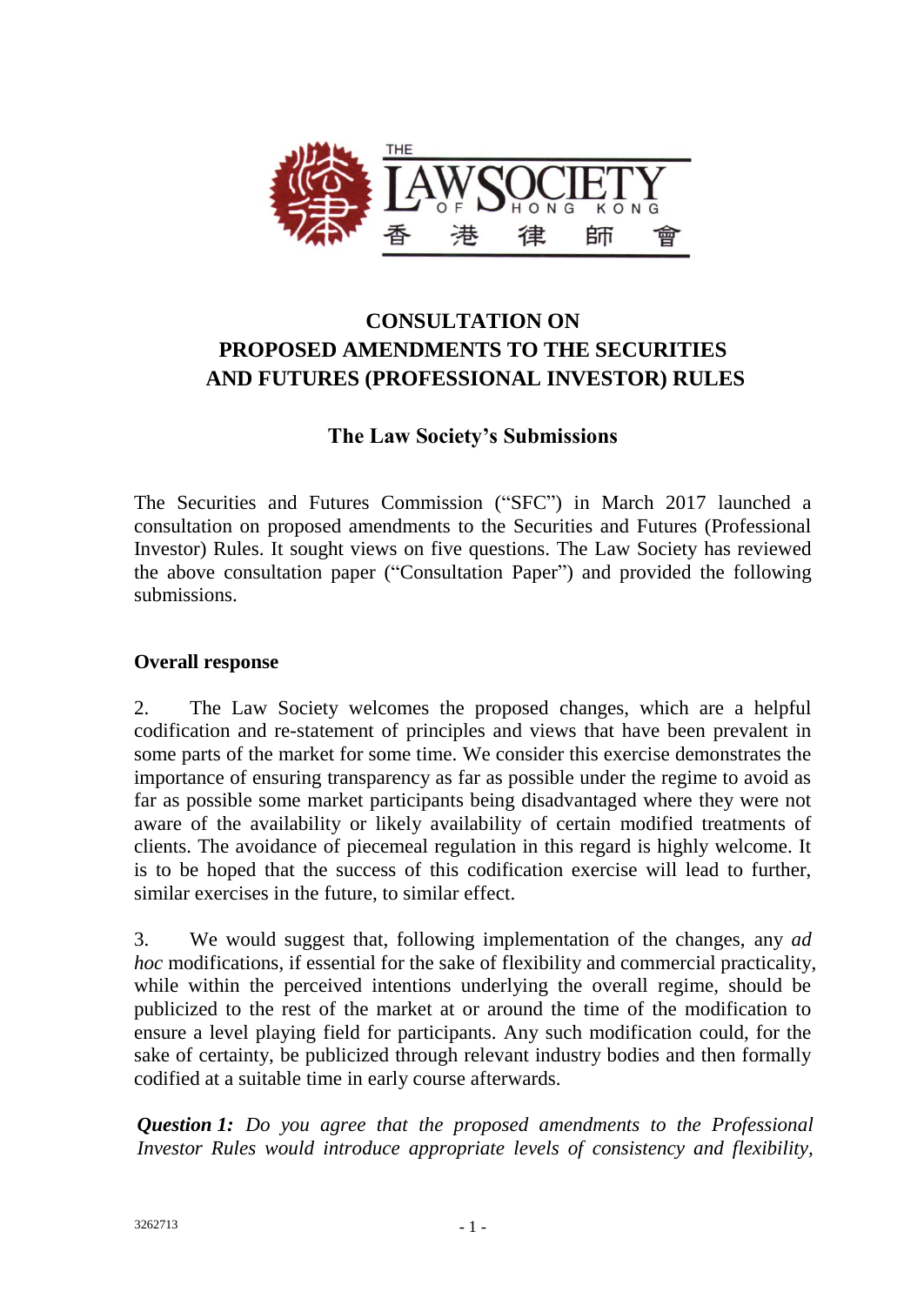*and better serve the interests of both intermediaries and their clients? Please explain your view.*

*Do you have any other suggestions?*

### **Law Society's response:**

4. We agree, subject to the points made below and our overall view set out above.

*Question 2: Do you agree that section 3(b) of the existing Professional Investor Rules in relation to individuals should be extended so that:*

*(a) an individual's share of a portfolio that is held in a joint account with a nonassociate can be counted towards meeting the prescribed threshold to qualify as a professional investor (as outlined in paragraph 14(b) (in the Consultation Paper) and provided for in Rule 6(1)(c) in Appendix A (to the Consultation Paper))? Please explain your view.*

### **Law Society's response:**

5. We consider this approach to be appropriate to take into account varied models under which investors operate in the Hong Kong market, including broader family participation. The proposal goes further and would cover inclusion of portfolios held with any non-associate. We do not consider this to be likely to create problems in practice given the nature of a joint account, under which as a matter of law a joint account holder is entitled (subject to any relevant agreement among the parties) to the whole of the proceeds of the joint account.

6. A warning from the intermediary may be appropriate in such cases to warn the client of the dangers of reliance on a joint account should the other party or parties decide to use the contents of their account for other purposes. However, that is not relevant in the context of treatment as a professional investor, more in the context of account management in general by intermediaries.

*In determining the share of an individual's portfolio held in a joint account with a non-associate for the purpose of meeting the prescribed threshold, [the SFC] propose that the individual's share is either based on the share specified in the written agreement between the account holders or an equal share of the portfolio in the absence of a written agreement (as provided for in Rule 6(2) in Appendix A (to the Consultation Paper)). Do you agree with [the SFC'S] approach? Please explain your view.*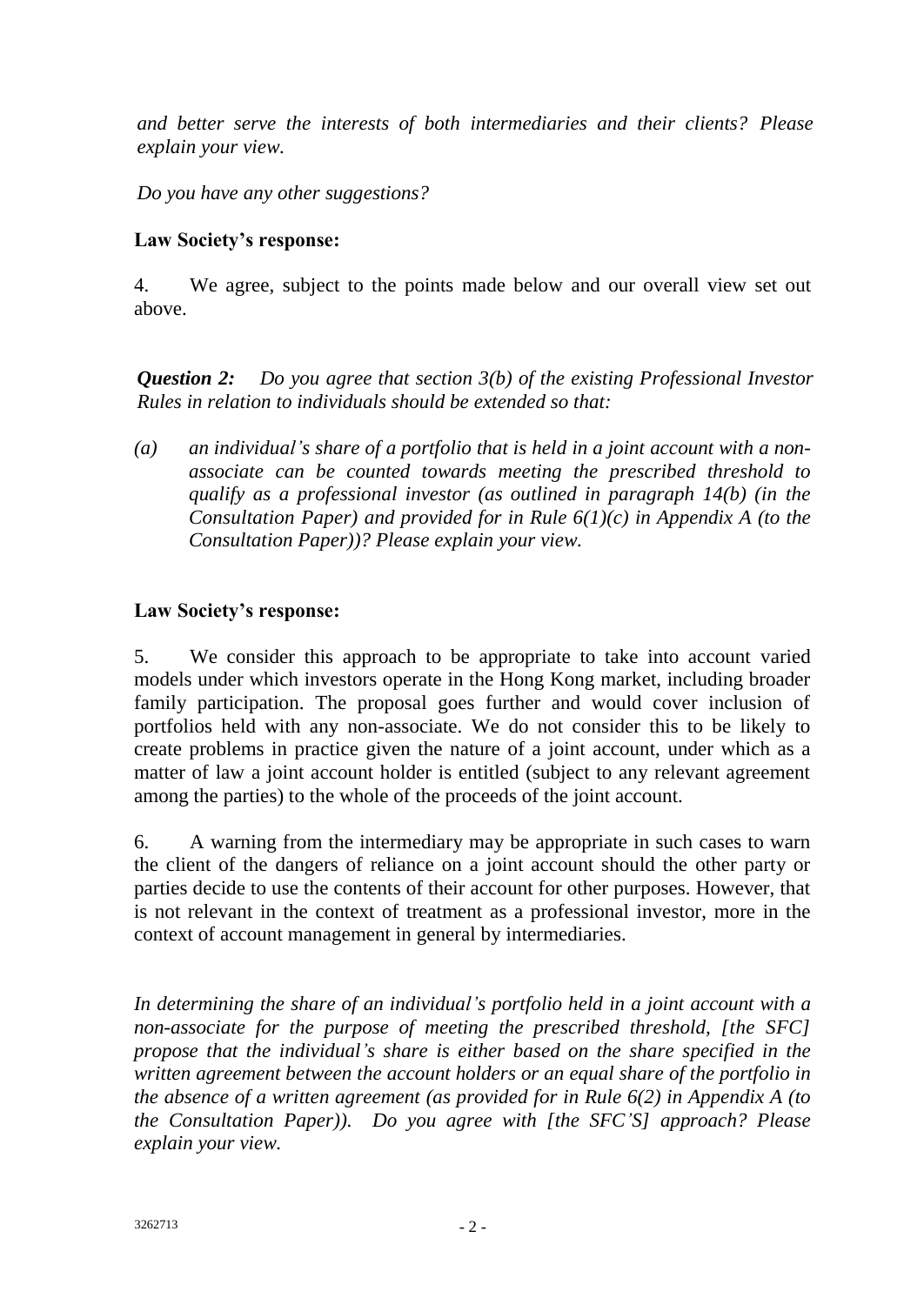### **Law Society's response:**

7. As indicated above, it needs to be borne in mind that an arbitrary partition of the joint account according to "equal shares" where there is no agreement is a useful indication of the investor's access to funds, but may not in the event prove to determine the actual access to funds when they are needed. That is of course a risk for the intermediary when an account is initially documented, and for the client in assessing its appropriate treatment under the SFC Code of Conduct.

*(b) an individual's portfolio or share of a portfolio held by a corporation, the principal business of which is to hold investments and which is wholly or partially owned by the individual, can be counted towards meeting the prescribed threshold to qualify as a professional investor (as outlined in paragraph 14(a) (in the Consultation Paper) and Rule 6(1)(d) and Rule 6(1)(e) in Appendix A (to the Consultation Paper))? Please explain your view.*

*Do you have any other suggestions?*

# **Law Society's response:**

8. We agree, given the protections built into the rules relating to the classification of professional investors.

*Question 3: Do you agree that the scope of the existing Professional Investor Rules should be extended so that:*

*(a) any corporation, the principal business of which at the relevant date is to hold investments and which is wholly owned by one or more of the persons where each of them is qualified as a professional investor, will qualify as a professional investor (as outlined in paragraph 14(c) (in the Consultation Paper) and provided for in Rule 7(b) in Appendix A (to the Consultation Paper))? Please explain your view.*

#### **Law Society's response:**

9. We agree. We regard it as important to retain suitable control over the definition by limiting the treatment to whole ownership in turn by professional investors.

*(b) any corporation, which wholly owns another corporation which has been*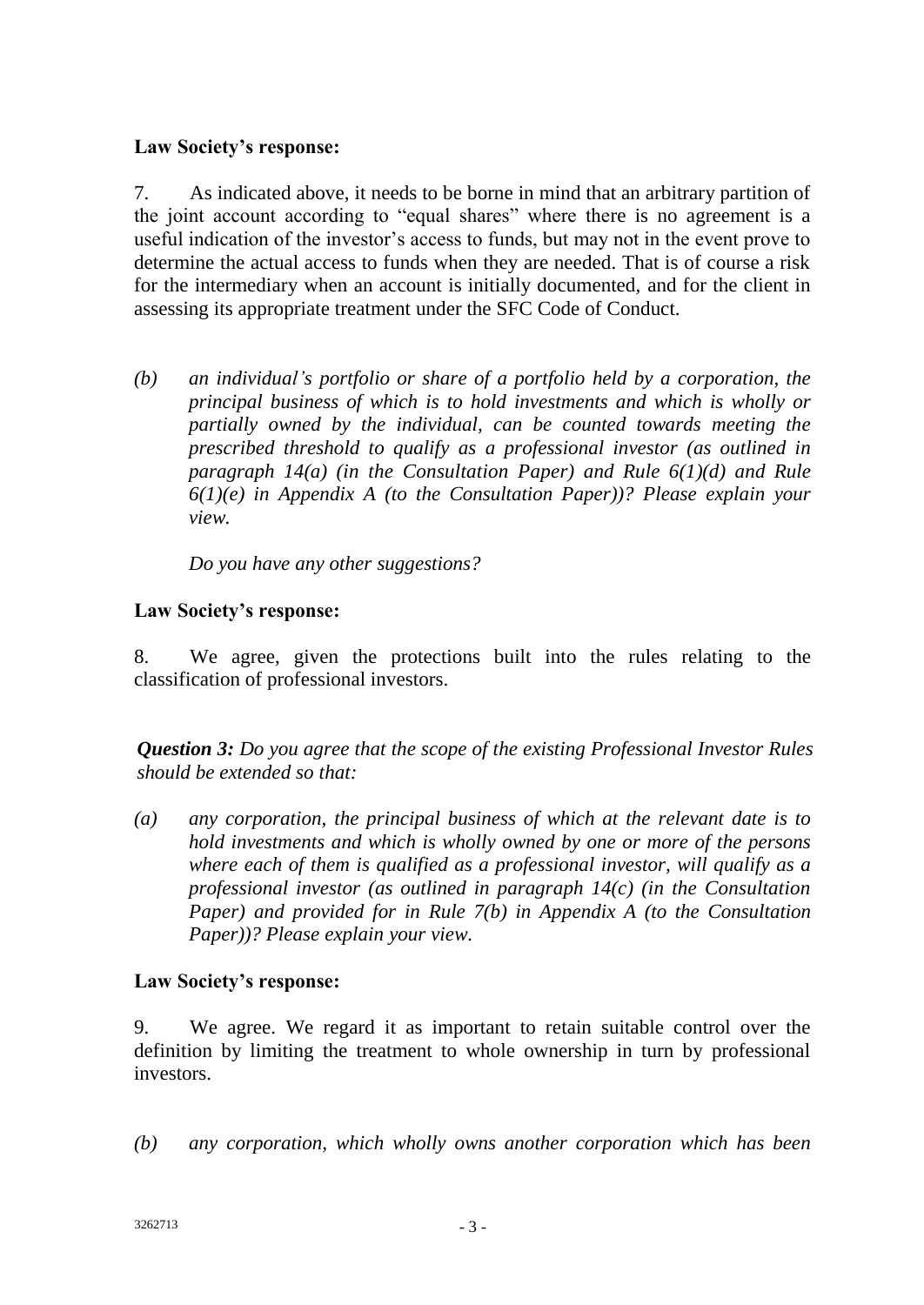*qualified as a professional investor under the Professional Investor Rules by meeting the asset or portfolio threshold, will qualify as a professional investor (as outlined in paragraph 14(c) (in the Consultation Paper) and provided for in Rule 7(c) in Appendix A (to the Consultation Paper))? Please explain your view.*

*Do you have any other suggestions?*

# **Law Society's response:**

10. We agree, for the reasons stated above.

*Question 4: Do you agree that the evidential requirements set out in section 3(a) to (c) of the existing Professional Investor Rules (as outlined in paragraph 11(b) (in the Consultation Paper) should be extended to include public filings and certificates issued by auditors, certified public accountants or custodians (as outlined in paragraph 14(d) (in the Consultation Paper) and provided for in Rule 9 in Appendix A (to the Consultation Paper))? Are these alternative forms of evidence used commonly by intermediaries as proof of clients meeting the stipulated monetary thresholds?*

*Please explain your view.*

# **Law Society's response:**

11. We agree that a broader range of permissible types of evidence should indeed be introduced to reflect market practice. We cannot comment on the extent and nature of the current practices in this regard, but it is important to ensure that the evidential requirements keep pace with the commercial realities in the market.

*If so, do you also agree that the Professional Investor Rules should prescribe the types or categories of documents that could be regarded as "public filings" and the extent of details to be included in the content of "certificates" issued by auditors, certified public accountants or custodians? Please explain your view.*

#### **Law Society's response:**

12. We consider that a degree of principle-based assessment needs to be retained in this type of procedural rule, to avoid as far as possible over-prescription which might going forward lead to the perceived need for more "modifications", which would be an unwelcome outcome. Intermediaries are better placed to respond to this question in relation to the practical types and categories of documents.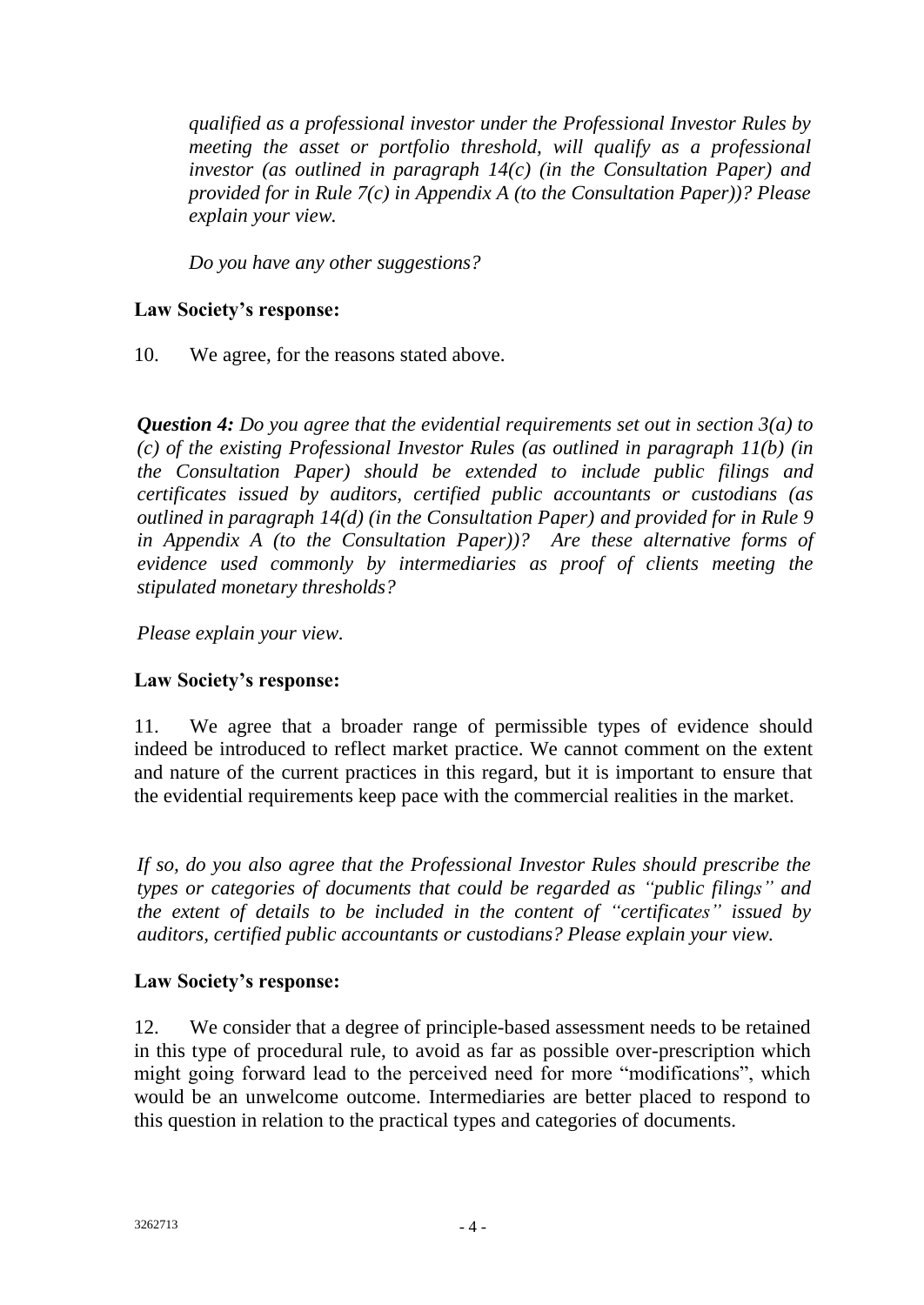*In particular, which documents are used in practice as "public filings" and "certificates" issued by auditors, certified public accountants or custodians? Please provide examples.*

### **Law Society's response:**

13. We have no comment on this question but, by way of remark, would draw your attention to the fact that the existing Rules recognize certificates issued by an auditor or a certified public accountant in the case of individual Professional Investors, although the term "certificates" is not defined or explained in the existing Rules. We take the view that the approach in the existing Rules should be preserved and there is no need to define or explain "certificates" in the revised Rules.

*Do you consider that the Professional Investor Rules should impose conditions for the use of these alternative forms of evidence? Please explain your view.*

#### **Law Society's response:**

14. We note that the definition of "public filing", as it currently stands, is framed as follows:

*public filing (*公開檔案*) in relation to an individual, a trust corporation (or any trust of which it acts as a trustee), corporation or partnership (the entity) means a document that, pursuant to legal or regulatory requirements applicable to the entity in Hong Kong or in a place outside Hong Kong, has been submitted by or on behalf of the entity to a person or body that is under a duty to publish the document to, or otherwise make the document available for inspection by, members of the public in Hong Kong or in a place outside Hong Kong.*

15. On the face of it, the test would be that, in relation to a potential professional investor:

- the professional investor would need to be subject to legal or regulatory requirements in a jurisdiction;
- the professional investor must have submitted (or had submitted on its behalf) a document to a person or body (that is not necessarily the regulator nor in that jurisdiction);
- that person or body must be under a duty to publish the document to members of the public in Hong Kong or elsewhere